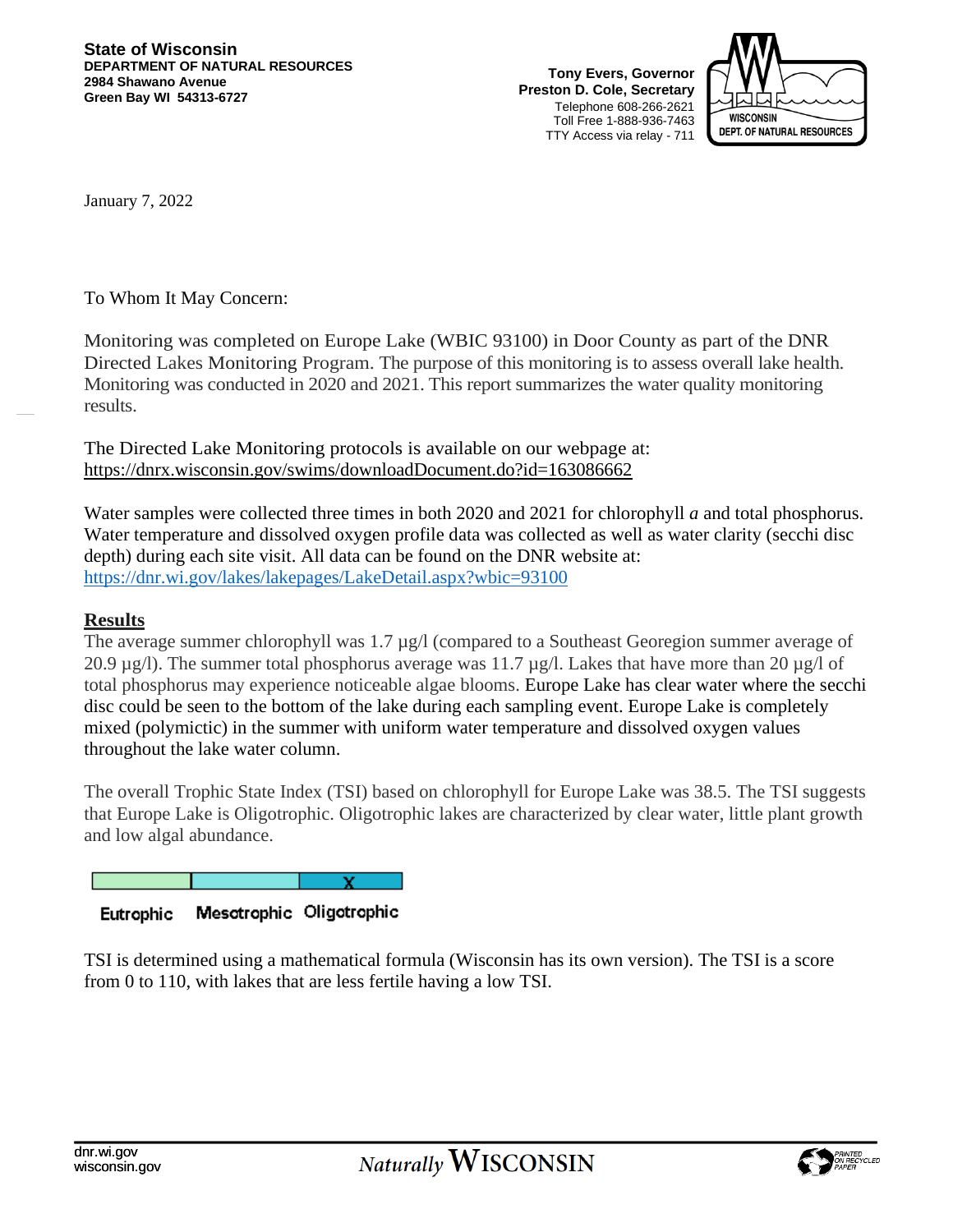#### **Trophic State Index 1973 – 2021**



# **TSI TSI Description**

**TSI** < 30 Classical oligotrophy: clear water, many algal species, oxygen throughout the year in bottom water, cold water, oxygen-sensitive fish species in deep lakes. Excellent water quality.

### **TSI 30-40** Deeper lakes still oligotrophic, but bottom water of some shallower lakes will become oxygendepleted during the summer.

- **TSI 40-50** Water moderately clear but increasing chance of low dissolved oxygen in deep water during the summer.
- **TSI 50-60** Lakes becoming eutrophic: decreased clarity, fewer algal species, oxygen-depleted bottom waters during the summer, plant overgrowth evident, warm-water fisheries (pike, perch, bass, etc.) only.
- **TSI 60-70** Blue-green algae become dominant and algal scums are possible, extensive plant overgrowth problems possible.
- **TSI 70-80** Becoming very eutrophic. Heavy algal blooms possible throughout summer, dense plant beds, but extent limited by light penetration (blue-green algae block sunlight).
- **TSI > 80** Algal scums, summer fish kills, few plants, rough fish dominant. Very poor water quality.